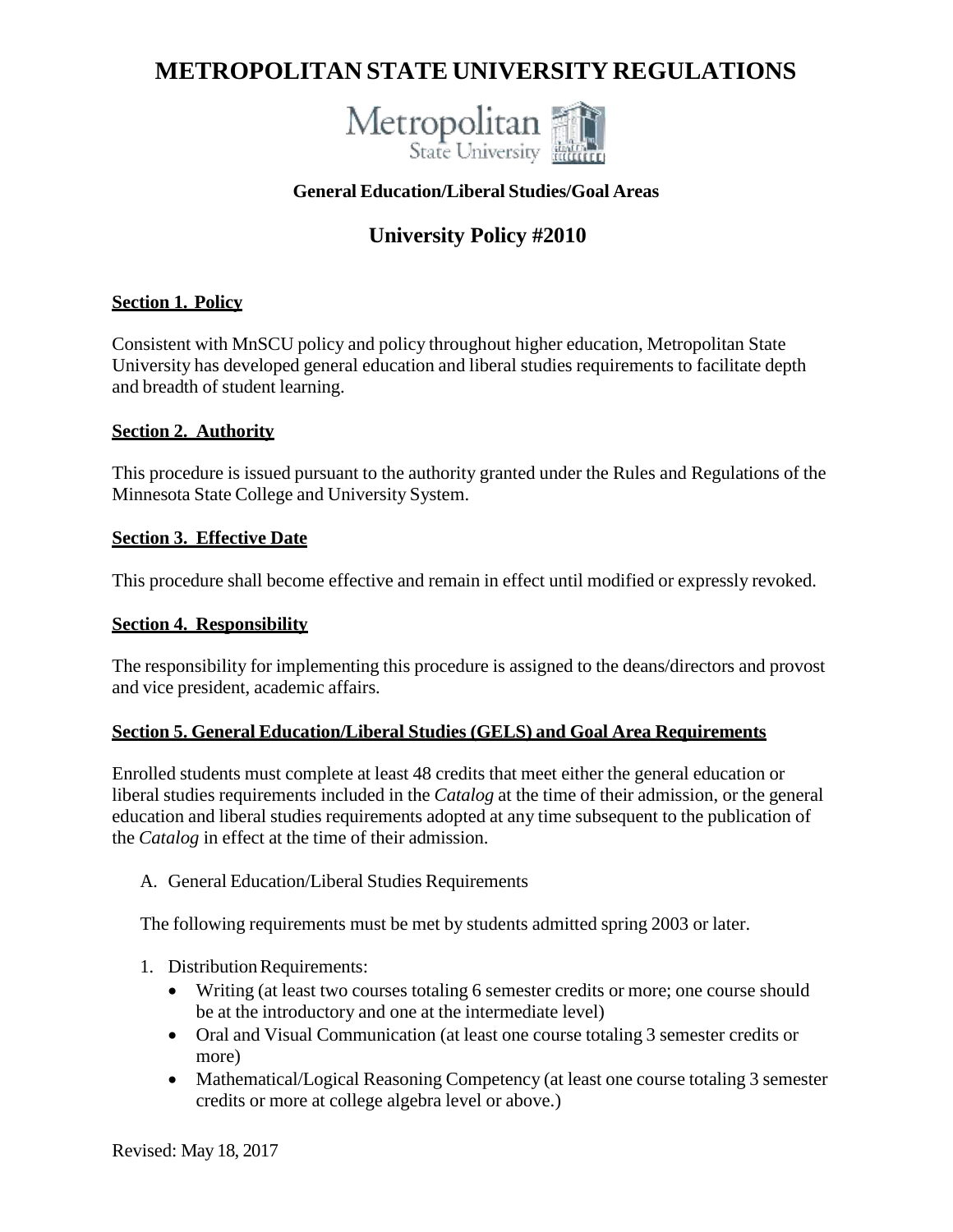- Natural and Physical Sciences (For students admitted for semesters earlier than Fall Semester, 2017 – at least one course totaling 3 semester credits or more, including a laboratory, simulation or field experience. For students admitted for Fall Semester 2017 and beyond – at least two courses totaling 7 semester credits or more, where at least one course includes a laboratory.)
- History, Social and Behavioral Sciences (at least two courses in different disciplines totaling 6 semester credits or more)
- Humanities (at least two courses in different disciplines totaling 6 semester credits or more)
- 2. Liberal Studies Requirement: Of the 48 credits, 8 must be at the upper division (300 or higher) level.
- B. Goal Area Requirements:
	- Cultural Diversity: (at least one course totaling 3 semester credits or more)
	- Global Awareness: (at least one course totaling 3 semester credits or more)
	- Ethical and Civic Responsibility: (at least one course totaling 3 semester credits or more)
	- People and the Environment: (at least one course totaling 3 semester credits or more)

Note: The Goal Area requirements may be satisfied from courses meeting general education distribution requirements, liberal studies, major, minor or program requirements, or free electives, consistent with the overlap limitations in Section 8.

# **Section 6. Exemptions**

- A. Students who have completed the Minnesota Transfer Curriculum (MTC) or who have completed an Associate of Arts degree from a MnSCU college or university since 1985, do not have to complete additional general education requirements, but must complete a minimum of 8 upper division credits to fulfill the liberal studies requirements.
- B. Learning opportunities other than courses (e.g., internships, prior learning) may be used to meet general education and liberal studies requirements.
- C. The first writing course and Mathematical/Logical Reasoning requirements can be waived for students placing above the required competence level on the university's diagnostic assessment test.

# **Section 7. Credit Limitations**

Courses counted for general education/liberal studies/goal areas must be at least two semester credits or three quarter credits. *Example*: A general education distribution requirement of six semester credits can be satisfied by three 2-credit courses from at least two disciplines. Appropriate liberal arts courses of less than two semester credits may be used to meet General Education/Liberal Studies electives only.

# **Section 8. Overlap**

Revised: May 18, 2017 The following principles will govern the use of overlapping courses: